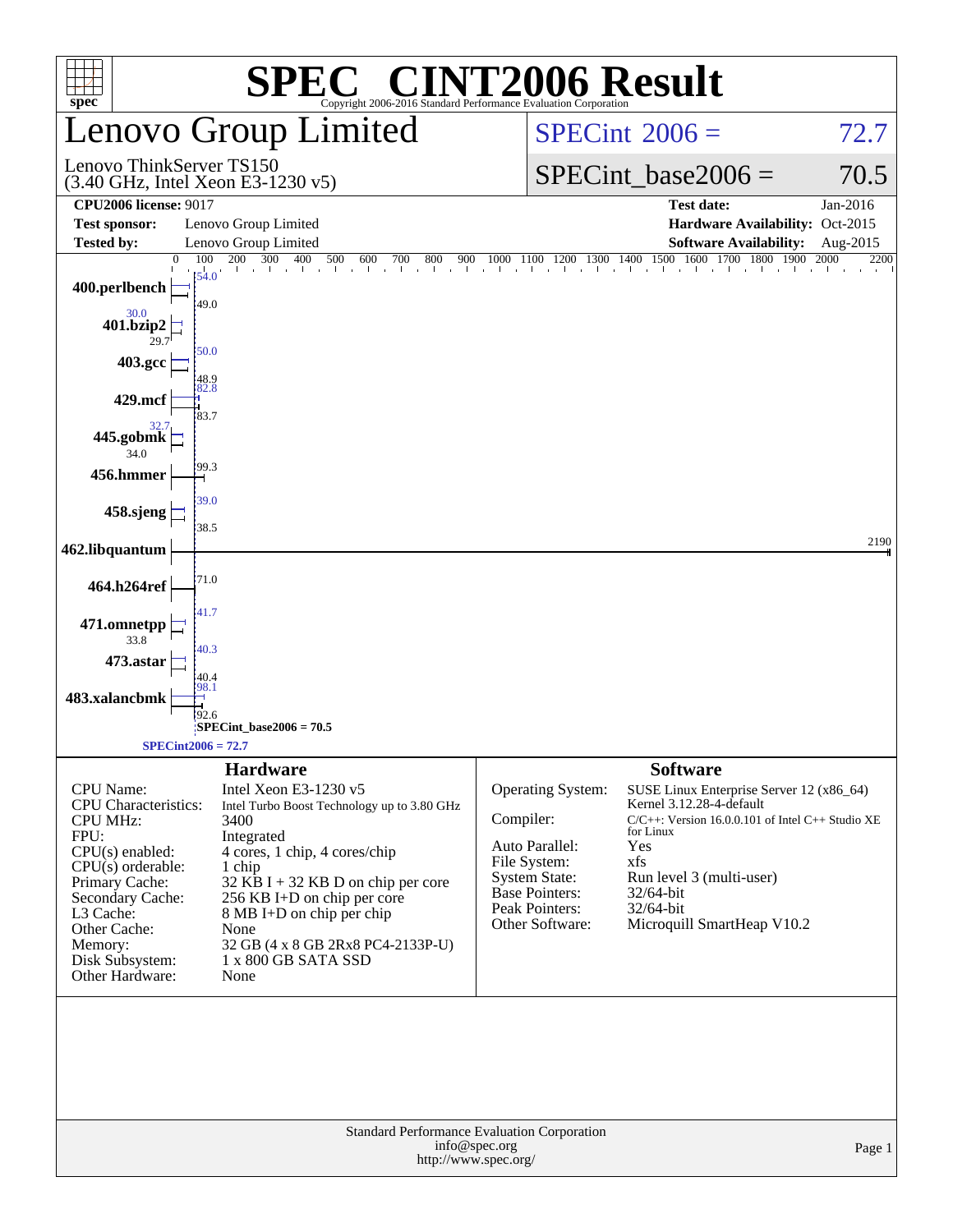

## enovo Group Limited

## $SPECint2006 = 72.7$  $SPECint2006 = 72.7$

(3.40 GHz, Intel Xeon E3-1230 v5) Lenovo ThinkServer TS150

SPECint base2006 =  $70.5$ 

**[Test sponsor:](http://www.spec.org/auto/cpu2006/Docs/result-fields.html#Testsponsor)** Lenovo Group Limited **[Hardware Availability:](http://www.spec.org/auto/cpu2006/Docs/result-fields.html#HardwareAvailability)** Oct-2015

**[CPU2006 license:](http://www.spec.org/auto/cpu2006/Docs/result-fields.html#CPU2006license)** 9017 **[Test date:](http://www.spec.org/auto/cpu2006/Docs/result-fields.html#Testdate)** Jan-2016 **[Tested by:](http://www.spec.org/auto/cpu2006/Docs/result-fields.html#Testedby)** Lenovo Group Limited **[Software Availability:](http://www.spec.org/auto/cpu2006/Docs/result-fields.html#SoftwareAvailability)** Aug-2015

#### **[Results Table](http://www.spec.org/auto/cpu2006/Docs/result-fields.html#ResultsTable)**

|                                                                                                          |                |              | <b>Base</b>    |              |                |       | <b>Peak</b>    |              |                |              |                |              |
|----------------------------------------------------------------------------------------------------------|----------------|--------------|----------------|--------------|----------------|-------|----------------|--------------|----------------|--------------|----------------|--------------|
| <b>Benchmark</b>                                                                                         | <b>Seconds</b> | <b>Ratio</b> | <b>Seconds</b> | <b>Ratio</b> | <b>Seconds</b> | Ratio | <b>Seconds</b> | <b>Ratio</b> | <b>Seconds</b> | <b>Ratio</b> | <b>Seconds</b> | <b>Ratio</b> |
| 400.perlbench                                                                                            | 199            | 49.0         | 200            | 49.0         | 199            | 49.0  | 181            | 54.1         | 181            | 54.0         | 181            | 53.9         |
| $401$ .bzip2                                                                                             | 325            | 29.7         | 325            | 29.7         | 326            | 29.6  | 321            | 30.0         | 321            | 30.1         | <u>321</u>     | <u>30.0</u>  |
| $403.\text{gcc}$                                                                                         | 164            | 48.9         | 165            | 48.9         | 165            | 48.8  | 161            | 50.0         | 161            | 50.1         | <b>161</b>     | 50.0         |
| $429$ mcf                                                                                                | 108            | 84.1         | 111            | 82.3         | 109            | 83.7  | <b>110</b>     | 82.8         | 111            | 82.4         | 110            | 83.1         |
| $445$ .gobmk                                                                                             | 309            | 34.0         | 309            | 34.0         | 309            | 33.9  | 321            | 32.7         | 321            | 32.7         | 321            | 32.7         |
| $456.$ hmmer                                                                                             | 94.0           | 99.3         | 93.8           | 99.4         | 94.0           | 99.2  | 94.0           | 99.3         | 93.8           | 99.4         | 94.0           | 99.2         |
| $458$ .sjeng                                                                                             | 314            | 38.5         | 315            | 38.5         | 314            | 38.5  | 310            | 39.0         | 310            | 39.0         | 310            | <u>39.0</u>  |
| 462.libquantum                                                                                           | 9.45           | 2190         | 9.47           | 2190         | 9.48           | 2180  | 9.45           | 2190         | 9.47           | 2190         | 9.48           | 2180         |
| 464.h264ref                                                                                              | 312            | 70.9         | 312            | 71.0         | 312            | 71.0  | 312            | 70.9         | 312            | 71.0         | 312            | 71.0         |
| 471.omnetpp                                                                                              | 185            | 33.7         | 184            | 34.0         | 185            | 33.8  | 150            | 41.8         | 150            | 41.7         | <b>150</b>     | 41.7         |
| $473$ . astar                                                                                            | 173            | 40.5         | 174            | 40.3         | 174            | 40.4  | 175            | 40.1         | 174            | 40.4         | 174            | 40.3         |
| 483.xalancbmk                                                                                            | 74.4           | 92.8         | 74.5           | 92.6         | 74.6           | 92.5  | 70.3           | 98.1         | 70.3           | 98.2         | 70.4           | 98.1         |
| Results appear in the order in which they were run. Bold underlined text indicates a median measurement. |                |              |                |              |                |       |                |              |                |              |                |              |

#### **[Submit Notes](http://www.spec.org/auto/cpu2006/Docs/result-fields.html#SubmitNotes)**

The config file option 'submit' was used.

#### **[Operating System Notes](http://www.spec.org/auto/cpu2006/Docs/result-fields.html#OperatingSystemNotes)**

Stack size set to unlimited using "ulimit -s unlimited"

#### **[Platform Notes](http://www.spec.org/auto/cpu2006/Docs/result-fields.html#PlatformNotes)**

BIOS Configuration: EIST Support set to Enabled Intel (R) Hyper-Threading set to Disabled C1E Support set to Enabled C State Support set to Enabled Turbo Mode set to Enable Sysinfo program /home/cpu2006-1.2-ic16.0/config/sysinfo.rev6914 \$Rev: 6914 \$ \$Date:: 2014-06-25 #\$ e3fbb8667b5a285932ceab81e28219e1 running on TS150 Wed Jan 6 09:11:28 2016

 This section contains SUT (System Under Test) info as seen by some common utilities. To remove or add to this section, see: <http://www.spec.org/cpu2006/Docs/config.html#sysinfo>

 From /proc/cpuinfo model name : Intel(R) Xeon(R) CPU E3-1230 v5 @ 3.40GHz 1 "physical id"s (chips) 4 "processors" cores, siblings (Caution: counting these is hw and system dependent. The Continued on next page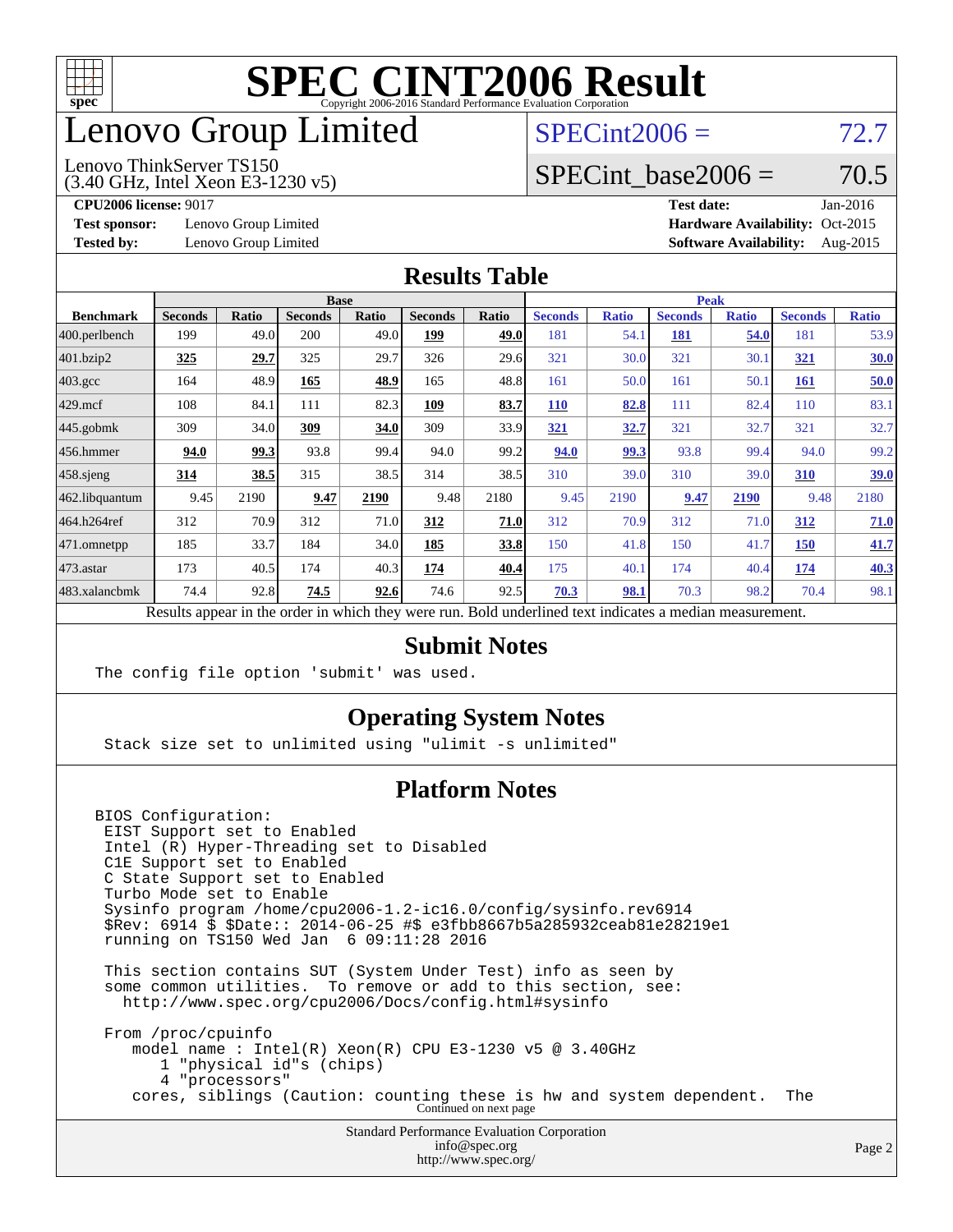

Lenovo Group Limited

 $SPECTnt2006 = 72.7$ 

(3.40 GHz, Intel Xeon E3-1230 v5) Lenovo ThinkServer TS150

 $SPECTnt\_base2006 = 70.5$ 

**[Test sponsor:](http://www.spec.org/auto/cpu2006/Docs/result-fields.html#Testsponsor)** Lenovo Group Limited **[Hardware Availability:](http://www.spec.org/auto/cpu2006/Docs/result-fields.html#HardwareAvailability)** Oct-2015

**[CPU2006 license:](http://www.spec.org/auto/cpu2006/Docs/result-fields.html#CPU2006license)** 9017 **[Test date:](http://www.spec.org/auto/cpu2006/Docs/result-fields.html#Testdate)** Jan-2016 **[Tested by:](http://www.spec.org/auto/cpu2006/Docs/result-fields.html#Testedby)** Lenovo Group Limited **[Software Availability:](http://www.spec.org/auto/cpu2006/Docs/result-fields.html#SoftwareAvailability)** Aug-2015

#### **[Platform Notes \(Continued\)](http://www.spec.org/auto/cpu2006/Docs/result-fields.html#PlatformNotes)**

| following excerpts from /proc/cpuinfo might not be reliable. Use with<br>caution.)<br>cpu cores $: 4$<br>siblings : 4<br>physical 0: cores 0 1 2 3<br>cache size : 8192 KB                                                                                                                                                                                                                                                                                                                      |
|-------------------------------------------------------------------------------------------------------------------------------------------------------------------------------------------------------------------------------------------------------------------------------------------------------------------------------------------------------------------------------------------------------------------------------------------------------------------------------------------------|
| From /proc/meminfo<br>MemTotal:<br>32933324 KB<br>HugePages_Total:<br>0<br>Hugepagesize:<br>2048 kB                                                                                                                                                                                                                                                                                                                                                                                             |
| From /etc/*release* /etc/*version*<br>$S$ uSE-release:<br>SUSE Linux Enterprise Server 12 (x86_64)<br>$VERSION = 12$<br>$PATCHLEVEL = 0$<br># This file is deprecated and will be removed in a future service pack or<br>release.<br># Please check /etc/os-release for details about this release.<br>os-release:<br>NAME="SLES"<br>VERSION="12"<br>VERSION_ID="12"<br>PRETTY_NAME="SUSE Linux Enterprise Server 12"<br>ID="sles"<br>$ANSI\_COLOR = "0; 32"$<br>CPE_NAME="cpe:/o:suse:sles:12" |
| uname $-a$ :<br>Linux TS150 3.12.28-4-default #1 SMP Thu Sep 25 17:02:34 UTC 2014 (9879bd4)<br>x86_64 x86_64 x86_64 GNU/Linux                                                                                                                                                                                                                                                                                                                                                                   |
| run-level $3$ Jan $6$ 09:02                                                                                                                                                                                                                                                                                                                                                                                                                                                                     |
| SPEC is set to: /home/cpu2006-1.2-ic16.0<br>Type Size Used Avail Use% Mounted on<br>Filesystem<br>/dev/sda3<br>693G<br>27G 667G<br>xfs<br>4% /home<br>Additional information from dmidecode:                                                                                                                                                                                                                                                                                                    |
| Warning: Use caution when you interpret this section. The 'dmidecode' program<br>reads system data which is "intended to allow hardware to be accurately<br>determined", but the intent may not be met, as there are frequent changes to<br>hardware, firmware, and the "DMTF SMBIOS" standard.                                                                                                                                                                                                 |
| 12/25/2015<br>BIOS LENOVO FWKT32A<br>Memory:<br>4x Samsung M378A1G43DB0-CPB 8 GB 2 rank 2133 MHz                                                                                                                                                                                                                                                                                                                                                                                                |
| (End of data from sysinfo program)                                                                                                                                                                                                                                                                                                                                                                                                                                                              |
| Standard Performance Evaluation Corporation<br>info@spec.org                                                                                                                                                                                                                                                                                                                                                                                                                                    |

<http://www.spec.org/>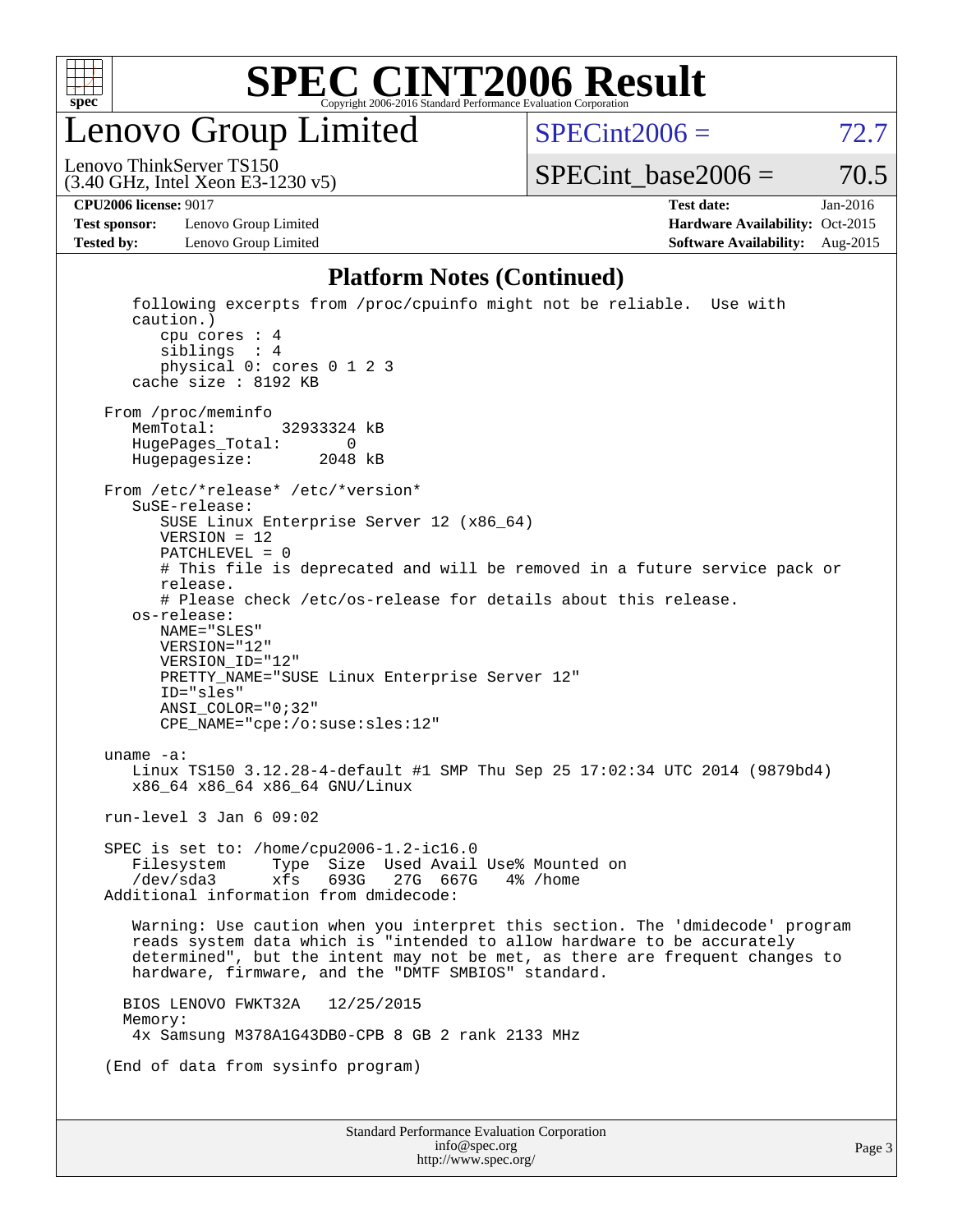

## enovo Group Limited

 $SPECint2006 = 72.7$  $SPECint2006 = 72.7$ 

(3.40 GHz, Intel Xeon E3-1230 v5) Lenovo ThinkServer TS150

SPECint base2006 =  $70.5$ 

**[Test sponsor:](http://www.spec.org/auto/cpu2006/Docs/result-fields.html#Testsponsor)** Lenovo Group Limited **[Hardware Availability:](http://www.spec.org/auto/cpu2006/Docs/result-fields.html#HardwareAvailability)** Oct-2015

**[CPU2006 license:](http://www.spec.org/auto/cpu2006/Docs/result-fields.html#CPU2006license)** 9017 **[Test date:](http://www.spec.org/auto/cpu2006/Docs/result-fields.html#Testdate)** Jan-2016 **[Tested by:](http://www.spec.org/auto/cpu2006/Docs/result-fields.html#Testedby)** Lenovo Group Limited **[Software Availability:](http://www.spec.org/auto/cpu2006/Docs/result-fields.html#SoftwareAvailability)** Aug-2015

#### **[General Notes](http://www.spec.org/auto/cpu2006/Docs/result-fields.html#GeneralNotes)**

Environment variables set by runspec before the start of the run:  $KMP$  AFFINITY = "granularity=fine, scatter" LD\_LIBRARY\_PATH = "/home/cpu2006-1.2-ic16.0/libs/32:/home/cpu2006-1.2-ic16.0/libs/64:/home/cpu2006-1.2-ic16.0/sh" OMP\_NUM\_THREADS = "4"

 Binaries compiled on a system with 1x Intel Core i5-4670K CPU + 32GB memory using RedHat EL 7.1 Transparent Huge Pages enabled with: echo always > /sys/kernel/mm/transparent\_hugepage/enabled

**[Base Compiler Invocation](http://www.spec.org/auto/cpu2006/Docs/result-fields.html#BaseCompilerInvocation)**

 $\frac{C \text{ benchmarks:}}{C \text{ C}}$ -m64

[C++ benchmarks:](http://www.spec.org/auto/cpu2006/Docs/result-fields.html#CXXbenchmarks) [icpc -m64](http://www.spec.org/cpu2006/results/res2016q1/cpu2006-20160125-38853.flags.html#user_CXXbase_intel_icpc_64bit_fc66a5337ce925472a5c54ad6a0de310)

#### **[Base Portability Flags](http://www.spec.org/auto/cpu2006/Docs/result-fields.html#BasePortabilityFlags)**

 400.perlbench: [-DSPEC\\_CPU\\_LP64](http://www.spec.org/cpu2006/results/res2016q1/cpu2006-20160125-38853.flags.html#b400.perlbench_basePORTABILITY_DSPEC_CPU_LP64) [-DSPEC\\_CPU\\_LINUX\\_X64](http://www.spec.org/cpu2006/results/res2016q1/cpu2006-20160125-38853.flags.html#b400.perlbench_baseCPORTABILITY_DSPEC_CPU_LINUX_X64) 401.bzip2: [-DSPEC\\_CPU\\_LP64](http://www.spec.org/cpu2006/results/res2016q1/cpu2006-20160125-38853.flags.html#suite_basePORTABILITY401_bzip2_DSPEC_CPU_LP64) 403.gcc: [-DSPEC\\_CPU\\_LP64](http://www.spec.org/cpu2006/results/res2016q1/cpu2006-20160125-38853.flags.html#suite_basePORTABILITY403_gcc_DSPEC_CPU_LP64) 429.mcf: [-DSPEC\\_CPU\\_LP64](http://www.spec.org/cpu2006/results/res2016q1/cpu2006-20160125-38853.flags.html#suite_basePORTABILITY429_mcf_DSPEC_CPU_LP64) 445.gobmk: [-DSPEC\\_CPU\\_LP64](http://www.spec.org/cpu2006/results/res2016q1/cpu2006-20160125-38853.flags.html#suite_basePORTABILITY445_gobmk_DSPEC_CPU_LP64) 456.hmmer: [-DSPEC\\_CPU\\_LP64](http://www.spec.org/cpu2006/results/res2016q1/cpu2006-20160125-38853.flags.html#suite_basePORTABILITY456_hmmer_DSPEC_CPU_LP64) 458.sjeng: [-DSPEC\\_CPU\\_LP64](http://www.spec.org/cpu2006/results/res2016q1/cpu2006-20160125-38853.flags.html#suite_basePORTABILITY458_sjeng_DSPEC_CPU_LP64) 462.libquantum: [-DSPEC\\_CPU\\_LP64](http://www.spec.org/cpu2006/results/res2016q1/cpu2006-20160125-38853.flags.html#suite_basePORTABILITY462_libquantum_DSPEC_CPU_LP64) [-DSPEC\\_CPU\\_LINUX](http://www.spec.org/cpu2006/results/res2016q1/cpu2006-20160125-38853.flags.html#b462.libquantum_baseCPORTABILITY_DSPEC_CPU_LINUX) 464.h264ref: [-DSPEC\\_CPU\\_LP64](http://www.spec.org/cpu2006/results/res2016q1/cpu2006-20160125-38853.flags.html#suite_basePORTABILITY464_h264ref_DSPEC_CPU_LP64) 471.omnetpp: [-DSPEC\\_CPU\\_LP64](http://www.spec.org/cpu2006/results/res2016q1/cpu2006-20160125-38853.flags.html#suite_basePORTABILITY471_omnetpp_DSPEC_CPU_LP64) 473.astar: [-DSPEC\\_CPU\\_LP64](http://www.spec.org/cpu2006/results/res2016q1/cpu2006-20160125-38853.flags.html#suite_basePORTABILITY473_astar_DSPEC_CPU_LP64) 483.xalancbmk: [-DSPEC\\_CPU\\_LP64](http://www.spec.org/cpu2006/results/res2016q1/cpu2006-20160125-38853.flags.html#suite_basePORTABILITY483_xalancbmk_DSPEC_CPU_LP64) [-DSPEC\\_CPU\\_LINUX](http://www.spec.org/cpu2006/results/res2016q1/cpu2006-20160125-38853.flags.html#b483.xalancbmk_baseCXXPORTABILITY_DSPEC_CPU_LINUX)

## **[Base Optimization Flags](http://www.spec.org/auto/cpu2006/Docs/result-fields.html#BaseOptimizationFlags)**

[C benchmarks](http://www.spec.org/auto/cpu2006/Docs/result-fields.html#Cbenchmarks):

[-xCORE-AVX2](http://www.spec.org/cpu2006/results/res2016q1/cpu2006-20160125-38853.flags.html#user_CCbase_f-xAVX2_5f5fc0cbe2c9f62c816d3e45806c70d7) [-ipo](http://www.spec.org/cpu2006/results/res2016q1/cpu2006-20160125-38853.flags.html#user_CCbase_f-ipo) [-O3](http://www.spec.org/cpu2006/results/res2016q1/cpu2006-20160125-38853.flags.html#user_CCbase_f-O3) [-no-prec-div](http://www.spec.org/cpu2006/results/res2016q1/cpu2006-20160125-38853.flags.html#user_CCbase_f-no-prec-div) [-parallel](http://www.spec.org/cpu2006/results/res2016q1/cpu2006-20160125-38853.flags.html#user_CCbase_f-parallel) [-opt-prefetch](http://www.spec.org/cpu2006/results/res2016q1/cpu2006-20160125-38853.flags.html#user_CCbase_f-opt-prefetch) [-auto-p32](http://www.spec.org/cpu2006/results/res2016q1/cpu2006-20160125-38853.flags.html#user_CCbase_f-auto-p32)

[C++ benchmarks:](http://www.spec.org/auto/cpu2006/Docs/result-fields.html#CXXbenchmarks)

[-xCORE-AVX2](http://www.spec.org/cpu2006/results/res2016q1/cpu2006-20160125-38853.flags.html#user_CXXbase_f-xAVX2_5f5fc0cbe2c9f62c816d3e45806c70d7) [-ipo](http://www.spec.org/cpu2006/results/res2016q1/cpu2006-20160125-38853.flags.html#user_CXXbase_f-ipo) [-O3](http://www.spec.org/cpu2006/results/res2016q1/cpu2006-20160125-38853.flags.html#user_CXXbase_f-O3) [-no-prec-div](http://www.spec.org/cpu2006/results/res2016q1/cpu2006-20160125-38853.flags.html#user_CXXbase_f-no-prec-div) [-opt-prefetch](http://www.spec.org/cpu2006/results/res2016q1/cpu2006-20160125-38853.flags.html#user_CXXbase_f-opt-prefetch) [-auto-p32](http://www.spec.org/cpu2006/results/res2016q1/cpu2006-20160125-38853.flags.html#user_CXXbase_f-auto-p32) [-Wl,-z,muldefs](http://www.spec.org/cpu2006/results/res2016q1/cpu2006-20160125-38853.flags.html#user_CXXbase_link_force_multiple1_74079c344b956b9658436fd1b6dd3a8a) [-L/sh -lsmartheap64](http://www.spec.org/cpu2006/results/res2016q1/cpu2006-20160125-38853.flags.html#user_CXXbase_SmartHeap64_ed4ef857ce90951921efb0d91eb88472)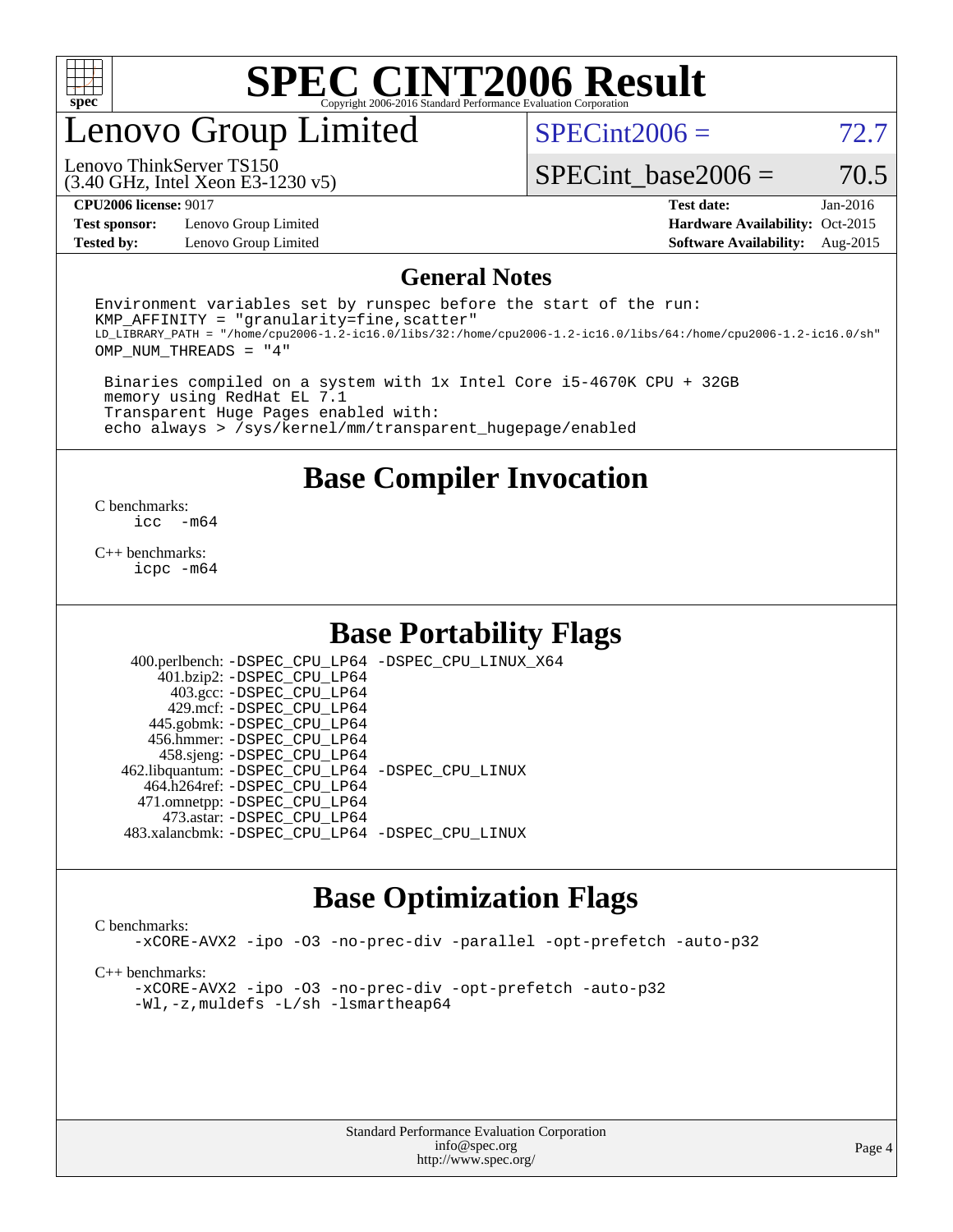

## enovo Group Limited

(3.40 GHz, Intel Xeon E3-1230 v5) Lenovo ThinkServer TS150

 $SPECint2006 = 72.7$  $SPECint2006 = 72.7$ 

SPECint base2006 =  $70.5$ 

**[Test sponsor:](http://www.spec.org/auto/cpu2006/Docs/result-fields.html#Testsponsor)** Lenovo Group Limited **[Hardware Availability:](http://www.spec.org/auto/cpu2006/Docs/result-fields.html#HardwareAvailability)** Oct-2015

**[CPU2006 license:](http://www.spec.org/auto/cpu2006/Docs/result-fields.html#CPU2006license)** 9017 **[Test date:](http://www.spec.org/auto/cpu2006/Docs/result-fields.html#Testdate)** Jan-2016 **[Tested by:](http://www.spec.org/auto/cpu2006/Docs/result-fields.html#Testedby)** Lenovo Group Limited **[Software Availability:](http://www.spec.org/auto/cpu2006/Docs/result-fields.html#SoftwareAvailability)** Aug-2015

## **[Base Other Flags](http://www.spec.org/auto/cpu2006/Docs/result-fields.html#BaseOtherFlags)**

[C benchmarks](http://www.spec.org/auto/cpu2006/Docs/result-fields.html#Cbenchmarks):

403.gcc: [-Dalloca=\\_alloca](http://www.spec.org/cpu2006/results/res2016q1/cpu2006-20160125-38853.flags.html#b403.gcc_baseEXTRA_CFLAGS_Dalloca_be3056838c12de2578596ca5467af7f3)

## **[Peak Compiler Invocation](http://www.spec.org/auto/cpu2006/Docs/result-fields.html#PeakCompilerInvocation)**

[C benchmarks \(except as noted below\)](http://www.spec.org/auto/cpu2006/Docs/result-fields.html#Cbenchmarksexceptasnotedbelow):

[icc -m64](http://www.spec.org/cpu2006/results/res2016q1/cpu2006-20160125-38853.flags.html#user_CCpeak_intel_icc_64bit_f346026e86af2a669e726fe758c88044)

400.perlbench: [icc -m32 -L/opt/intel/compilers\\_and\\_libraries\\_2016/linux/compiler/lib/ia32\\_lin](http://www.spec.org/cpu2006/results/res2016q1/cpu2006-20160125-38853.flags.html#user_peakCCLD400_perlbench_intel_icc_e10256ba5924b668798078a321b0cb3f)

445.gobmk: [icc -m32 -L/opt/intel/compilers\\_and\\_libraries\\_2016/linux/compiler/lib/ia32\\_lin](http://www.spec.org/cpu2006/results/res2016q1/cpu2006-20160125-38853.flags.html#user_peakCCLD445_gobmk_intel_icc_e10256ba5924b668798078a321b0cb3f)

[C++ benchmarks \(except as noted below\):](http://www.spec.org/auto/cpu2006/Docs/result-fields.html#CXXbenchmarksexceptasnotedbelow)

[icpc -m32 -L/opt/intel/compilers\\_and\\_libraries\\_2016/linux/compiler/lib/ia32\\_lin](http://www.spec.org/cpu2006/results/res2016q1/cpu2006-20160125-38853.flags.html#user_CXXpeak_intel_icpc_b4f50a394bdb4597aa5879c16bc3f5c5)

473.astar: [icpc -m64](http://www.spec.org/cpu2006/results/res2016q1/cpu2006-20160125-38853.flags.html#user_peakCXXLD473_astar_intel_icpc_64bit_fc66a5337ce925472a5c54ad6a0de310)

## **[Peak Portability Flags](http://www.spec.org/auto/cpu2006/Docs/result-fields.html#PeakPortabilityFlags)**

 400.perlbench: [-D\\_FILE\\_OFFSET\\_BITS=64](http://www.spec.org/cpu2006/results/res2016q1/cpu2006-20160125-38853.flags.html#user_peakPORTABILITY400_perlbench_file_offset_bits_64_438cf9856305ebd76870a2c6dc2689ab) [-DSPEC\\_CPU\\_LINUX\\_IA32](http://www.spec.org/cpu2006/results/res2016q1/cpu2006-20160125-38853.flags.html#b400.perlbench_peakCPORTABILITY_DSPEC_CPU_LINUX_IA32) 401.bzip2: [-DSPEC\\_CPU\\_LP64](http://www.spec.org/cpu2006/results/res2016q1/cpu2006-20160125-38853.flags.html#suite_peakPORTABILITY401_bzip2_DSPEC_CPU_LP64) 403.gcc: [-DSPEC\\_CPU\\_LP64](http://www.spec.org/cpu2006/results/res2016q1/cpu2006-20160125-38853.flags.html#suite_peakPORTABILITY403_gcc_DSPEC_CPU_LP64) 429.mcf: [-DSPEC\\_CPU\\_LP64](http://www.spec.org/cpu2006/results/res2016q1/cpu2006-20160125-38853.flags.html#suite_peakPORTABILITY429_mcf_DSPEC_CPU_LP64) 445.gobmk: [-D\\_FILE\\_OFFSET\\_BITS=64](http://www.spec.org/cpu2006/results/res2016q1/cpu2006-20160125-38853.flags.html#user_peakPORTABILITY445_gobmk_file_offset_bits_64_438cf9856305ebd76870a2c6dc2689ab) 456.hmmer: [-DSPEC\\_CPU\\_LP64](http://www.spec.org/cpu2006/results/res2016q1/cpu2006-20160125-38853.flags.html#suite_peakPORTABILITY456_hmmer_DSPEC_CPU_LP64) 458.sjeng: [-DSPEC\\_CPU\\_LP64](http://www.spec.org/cpu2006/results/res2016q1/cpu2006-20160125-38853.flags.html#suite_peakPORTABILITY458_sjeng_DSPEC_CPU_LP64) 462.libquantum: [-DSPEC\\_CPU\\_LP64](http://www.spec.org/cpu2006/results/res2016q1/cpu2006-20160125-38853.flags.html#suite_peakPORTABILITY462_libquantum_DSPEC_CPU_LP64) [-DSPEC\\_CPU\\_LINUX](http://www.spec.org/cpu2006/results/res2016q1/cpu2006-20160125-38853.flags.html#b462.libquantum_peakCPORTABILITY_DSPEC_CPU_LINUX) 464.h264ref: [-DSPEC\\_CPU\\_LP64](http://www.spec.org/cpu2006/results/res2016q1/cpu2006-20160125-38853.flags.html#suite_peakPORTABILITY464_h264ref_DSPEC_CPU_LP64) 471.omnetpp: [-D\\_FILE\\_OFFSET\\_BITS=64](http://www.spec.org/cpu2006/results/res2016q1/cpu2006-20160125-38853.flags.html#user_peakPORTABILITY471_omnetpp_file_offset_bits_64_438cf9856305ebd76870a2c6dc2689ab) 473.astar: [-DSPEC\\_CPU\\_LP64](http://www.spec.org/cpu2006/results/res2016q1/cpu2006-20160125-38853.flags.html#suite_peakPORTABILITY473_astar_DSPEC_CPU_LP64) 483.xalancbmk: [-D\\_FILE\\_OFFSET\\_BITS=64](http://www.spec.org/cpu2006/results/res2016q1/cpu2006-20160125-38853.flags.html#user_peakPORTABILITY483_xalancbmk_file_offset_bits_64_438cf9856305ebd76870a2c6dc2689ab) [-DSPEC\\_CPU\\_LINUX](http://www.spec.org/cpu2006/results/res2016q1/cpu2006-20160125-38853.flags.html#b483.xalancbmk_peakCXXPORTABILITY_DSPEC_CPU_LINUX)

## **[Peak Optimization Flags](http://www.spec.org/auto/cpu2006/Docs/result-fields.html#PeakOptimizationFlags)**

[C benchmarks](http://www.spec.org/auto/cpu2006/Docs/result-fields.html#Cbenchmarks):

 400.perlbench: [-xCORE-AVX2](http://www.spec.org/cpu2006/results/res2016q1/cpu2006-20160125-38853.flags.html#user_peakPASS2_CFLAGSPASS2_LDCFLAGS400_perlbench_f-xAVX2_5f5fc0cbe2c9f62c816d3e45806c70d7)(pass 2) [-prof-gen:threadsafe](http://www.spec.org/cpu2006/results/res2016q1/cpu2006-20160125-38853.flags.html#user_peakPASS1_CFLAGSPASS1_LDCFLAGS400_perlbench_prof_gen_21a26eb79f378b550acd7bec9fe4467a)(pass 1)  $-i\text{po}(pass 2) -\tilde{O}3(pass 2)$  [-no-prec-div](http://www.spec.org/cpu2006/results/res2016q1/cpu2006-20160125-38853.flags.html#user_peakPASS2_CFLAGSPASS2_LDCFLAGS400_perlbench_f-no-prec-div)(pass 2) [-par-num-threads=1](http://www.spec.org/cpu2006/results/res2016q1/cpu2006-20160125-38853.flags.html#user_peakPASS1_CFLAGSPASS1_LDCFLAGS400_perlbench_par_num_threads_786a6ff141b4e9e90432e998842df6c2)(pass 1) [-prof-use](http://www.spec.org/cpu2006/results/res2016q1/cpu2006-20160125-38853.flags.html#user_peakPASS2_CFLAGSPASS2_LDCFLAGS400_perlbench_prof_use_bccf7792157ff70d64e32fe3e1250b55)(pass 2) [-opt-prefetch](http://www.spec.org/cpu2006/results/res2016q1/cpu2006-20160125-38853.flags.html#user_peakCOPTIMIZE400_perlbench_f-opt-prefetch) [-ansi-alias](http://www.spec.org/cpu2006/results/res2016q1/cpu2006-20160125-38853.flags.html#user_peakCOPTIMIZE400_perlbench_f-ansi-alias)

 401.bzip2: [-xCORE-AVX2](http://www.spec.org/cpu2006/results/res2016q1/cpu2006-20160125-38853.flags.html#user_peakPASS2_CFLAGSPASS2_LDCFLAGS401_bzip2_f-xAVX2_5f5fc0cbe2c9f62c816d3e45806c70d7)(pass 2) [-prof-gen:threadsafe](http://www.spec.org/cpu2006/results/res2016q1/cpu2006-20160125-38853.flags.html#user_peakPASS1_CFLAGSPASS1_LDCFLAGS401_bzip2_prof_gen_21a26eb79f378b550acd7bec9fe4467a)(pass 1)  $-i\text{po}(pass 2) -\overline{O}3(pass 2)$  [-no-prec-div](http://www.spec.org/cpu2006/results/res2016q1/cpu2006-20160125-38853.flags.html#user_peakCOPTIMIZEPASS2_CFLAGSPASS2_LDCFLAGS401_bzip2_f-no-prec-div) [-par-num-threads=1](http://www.spec.org/cpu2006/results/res2016q1/cpu2006-20160125-38853.flags.html#user_peakPASS1_CFLAGSPASS1_LDCFLAGS401_bzip2_par_num_threads_786a6ff141b4e9e90432e998842df6c2)(pass 1) [-prof-use](http://www.spec.org/cpu2006/results/res2016q1/cpu2006-20160125-38853.flags.html#user_peakPASS2_CFLAGSPASS2_LDCFLAGS401_bzip2_prof_use_bccf7792157ff70d64e32fe3e1250b55)(pass 2) [-auto-ilp32](http://www.spec.org/cpu2006/results/res2016q1/cpu2006-20160125-38853.flags.html#user_peakCOPTIMIZE401_bzip2_f-auto-ilp32)

Continued on next page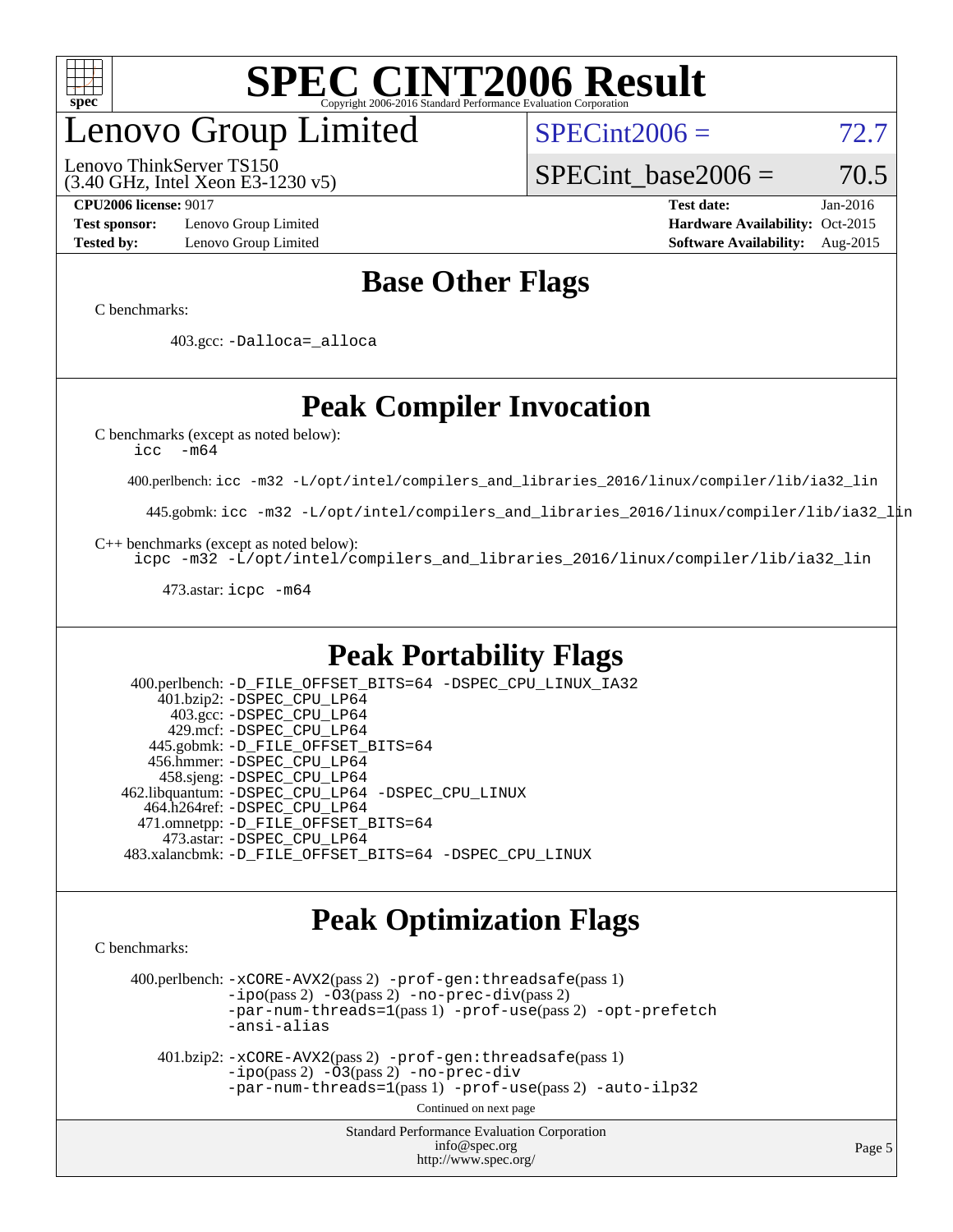

enovo Group Limited

 $SPECint2006 = 72.7$  $SPECint2006 = 72.7$ 

(3.40 GHz, Intel Xeon E3-1230 v5) Lenovo ThinkServer TS150

SPECint base2006 =  $70.5$ 

**[Test sponsor:](http://www.spec.org/auto/cpu2006/Docs/result-fields.html#Testsponsor)** Lenovo Group Limited **[Hardware Availability:](http://www.spec.org/auto/cpu2006/Docs/result-fields.html#HardwareAvailability)** Oct-2015 **[Tested by:](http://www.spec.org/auto/cpu2006/Docs/result-fields.html#Testedby)** Lenovo Group Limited **[Software Availability:](http://www.spec.org/auto/cpu2006/Docs/result-fields.html#SoftwareAvailability)** Aug-2015

**[CPU2006 license:](http://www.spec.org/auto/cpu2006/Docs/result-fields.html#CPU2006license)** 9017 **[Test date:](http://www.spec.org/auto/cpu2006/Docs/result-fields.html#Testdate)** Jan-2016

## **[Peak Optimization Flags \(Continued\)](http://www.spec.org/auto/cpu2006/Docs/result-fields.html#PeakOptimizationFlags)**

```
 401.bzip2 (continued):
                -opt-prefetch -ansi-alias
          403.gcc: -xCORE-AVX2 -ipo -O3 -no-prec-div -inline-calloc
                -opt-malloc-options=3 -auto-ilp32
         429.mcf: -xCORE-AVX2 -ipo -O3 -no-prec-div -parallel
                -opt-prefetch -auto-p32
       445.gobmk: -xCORE-AVX2(pass 2) -prof-gen:threadsafe(pass 1)
                -prof-use(pass 2) -par-num-threads=1(pass 1) -ansi-alias
       456.hmmer: basepeak = yes
        458.sjeng: -xCORE-AVX2(pass 2) -prof-gen:threadsafe(pass 1)
                -i\text{po}(pass 2) -\tilde{O}3(pass 2)-no-prec-div(pass 2)
                -par-num-threads=1(pass 1) -prof-use(pass 2) -unroll4
   462.libquantum: basepeak = yes
     464.h264ref: basepeak = yes
C++ benchmarks: 
      471.omnetpp: -xCORE-AVX2(pass 2) -prof-gen:threadsafe(pass 1)
                -i\text{po}(pass 2) -\overline{O}3(pass 2) -no-\overline{prec}\-div(pass 2)-par-num-threads=1(pass 1) -prof-use(pass 2)
                -opt-ra-region-strategy=block -ansi-alias
                -Wl,-z,muldefs -L/sh -lsmartheap
         473.astar: -xCORE-AVX2 -ipo -O3 -no-prec-div -opt-prefetch
                -auto-p32 -Wl,-z,muldefs -L/sh -lsmartheap64
    483.xalancbmk: -xCORE-AVX2 -ipo -O3 -no-prec-div -opt-prefetch
                -ansi-alias -Wl,-z,muldefs -L/sh -lsmartheap
```
## **[Peak Other Flags](http://www.spec.org/auto/cpu2006/Docs/result-fields.html#PeakOtherFlags)**

[C benchmarks](http://www.spec.org/auto/cpu2006/Docs/result-fields.html#Cbenchmarks):

403.gcc: [-Dalloca=\\_alloca](http://www.spec.org/cpu2006/results/res2016q1/cpu2006-20160125-38853.flags.html#b403.gcc_peakEXTRA_CFLAGS_Dalloca_be3056838c12de2578596ca5467af7f3)

```
The flags files that were used to format this result can be browsed at
http://www.spec.org/cpu2006/flags/Intel-ic16.0-official-linux64.html
http://www.spec.org/cpu2006/flags/Default-Platform-Flags.html
```